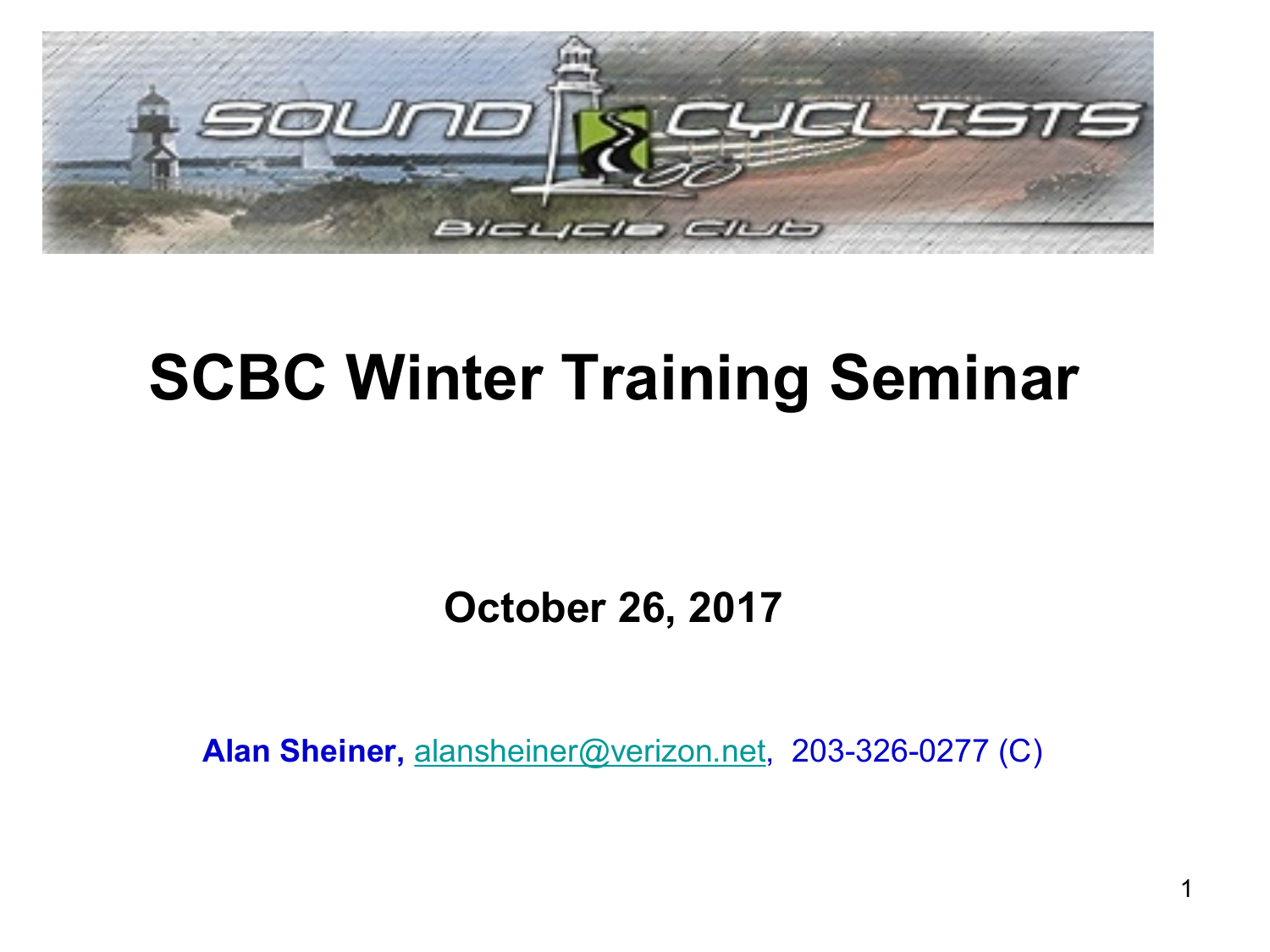#### **2017 Winter Training Seminar Agenda**

| <b>Subject</b>                                                 | <b>Speaker</b>      |
|----------------------------------------------------------------|---------------------|
| Buffet dinner / co-mingle                                      | $6:10 - 6:45$ pm    |
| Winter cycling training considerations                         | <b>Alan Sheiner</b> |
| <b>Dynamic Spinal Stability for Pain-Free Cycling</b>          | Dr. EJ Zebro        |
| 5 Principles That Will Improve Your Cyclingand Your Life!      | Lori Hoefer         |
| Neuromuscular Training: A Treasure Chest of Power for Cyclists | Clare Zecher        |

Note: Everything that follows in this seminar is just a general outline of suggestions, not intended to be specific advice for anyone. Always consult your trainer and/or physician before embarking on any regime.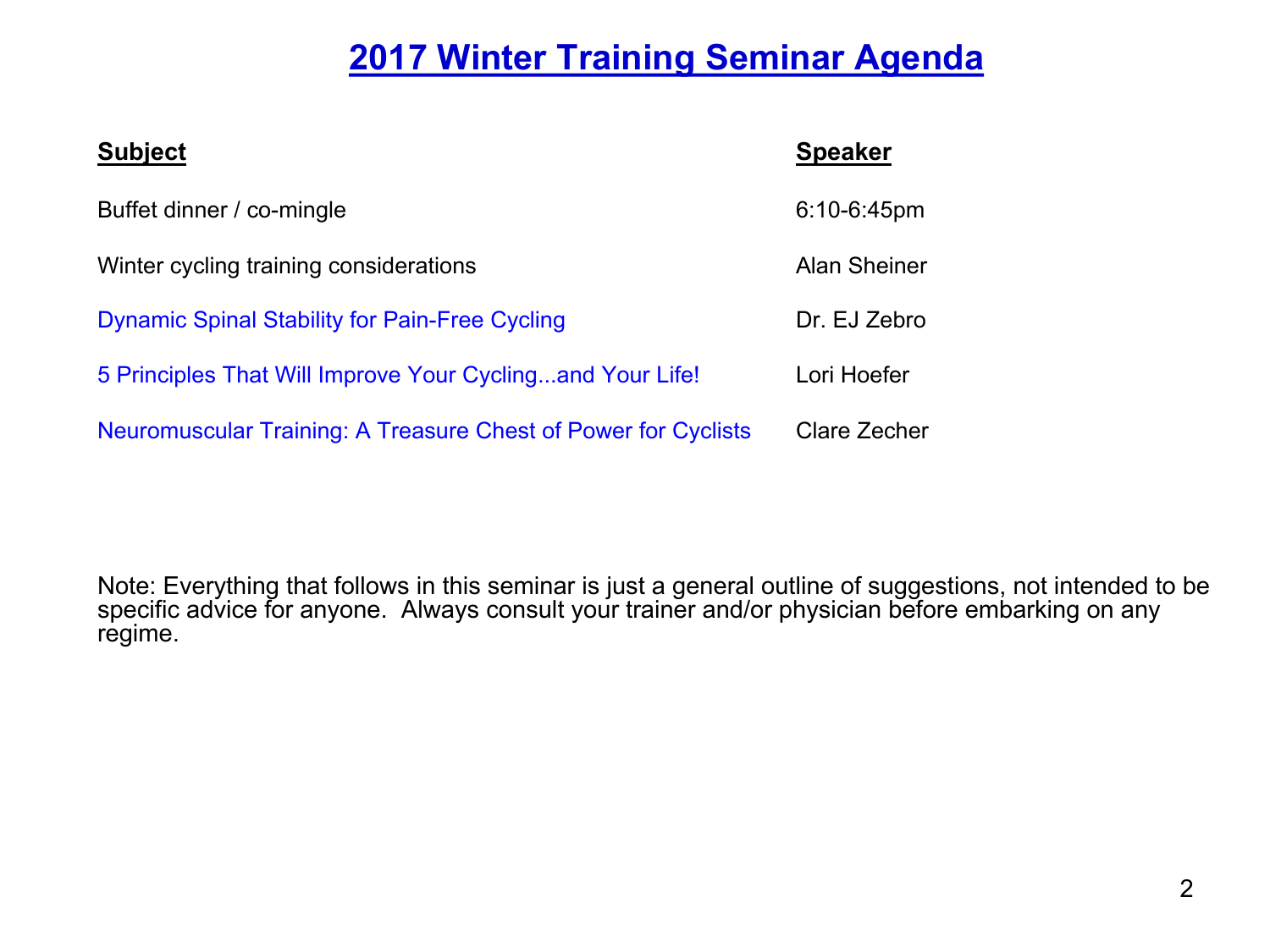#### **Speakers**

**Dr. EJ Zebro, Co- Founder of Train Away Pain in Westport.** A nationally Certified Strength and Conditioning Specialist (CSCS) and a Certified Chiropractic Sports Physician (CCSP). Dr. EJ Zebro will talk about tonight the common causes for back pain and demonstrate techniques and exercises to create a stronger core that will endure hours in the saddle without pain.

**Lori Hoefer, Director of Advanced Bike Fitting at Pacific Cycling & Triathlon**. Lori Hoefer is a 20 year veteran of the bicycle industry. Lori was a founding team member of the Serotta Professional Bike Fit School, was co-owner of Cycling Specifics a custom fit studio in Chapel Hill, NC, and worked for Signature Cycles for over 7 years. Lori is highly regarded and is known as one of best bike fitters in the country. She was also a competitive racer for 15 years and in 2002 was nationally ranked as the #2 Master Women's Rider (40 - 45).

**Clare Zecher – Owner of Clare Zecher Coaching**. She is a certified coach of the National Governing Bodies of USA Cycling, USA Triathlon and USA Weightlifting. In addition, she is both a Certified Sports Performance Coach (CSCS) and a Certified Personal Trainer with ACSM "the Gold Standard". Having raced or participated in almost all disciplines in cycling over the last nearly 27 years, from cyclo-cross to ultra, her wealth of knowledge, combined with both the science and art of her coaching, yields tremendous results for her athletes. Clare Zecher Coaching has six coaches with specialties in all cycling disciplines and with both youth and adult programs, and works with elite athletes, as well as beginners, and everyone in between.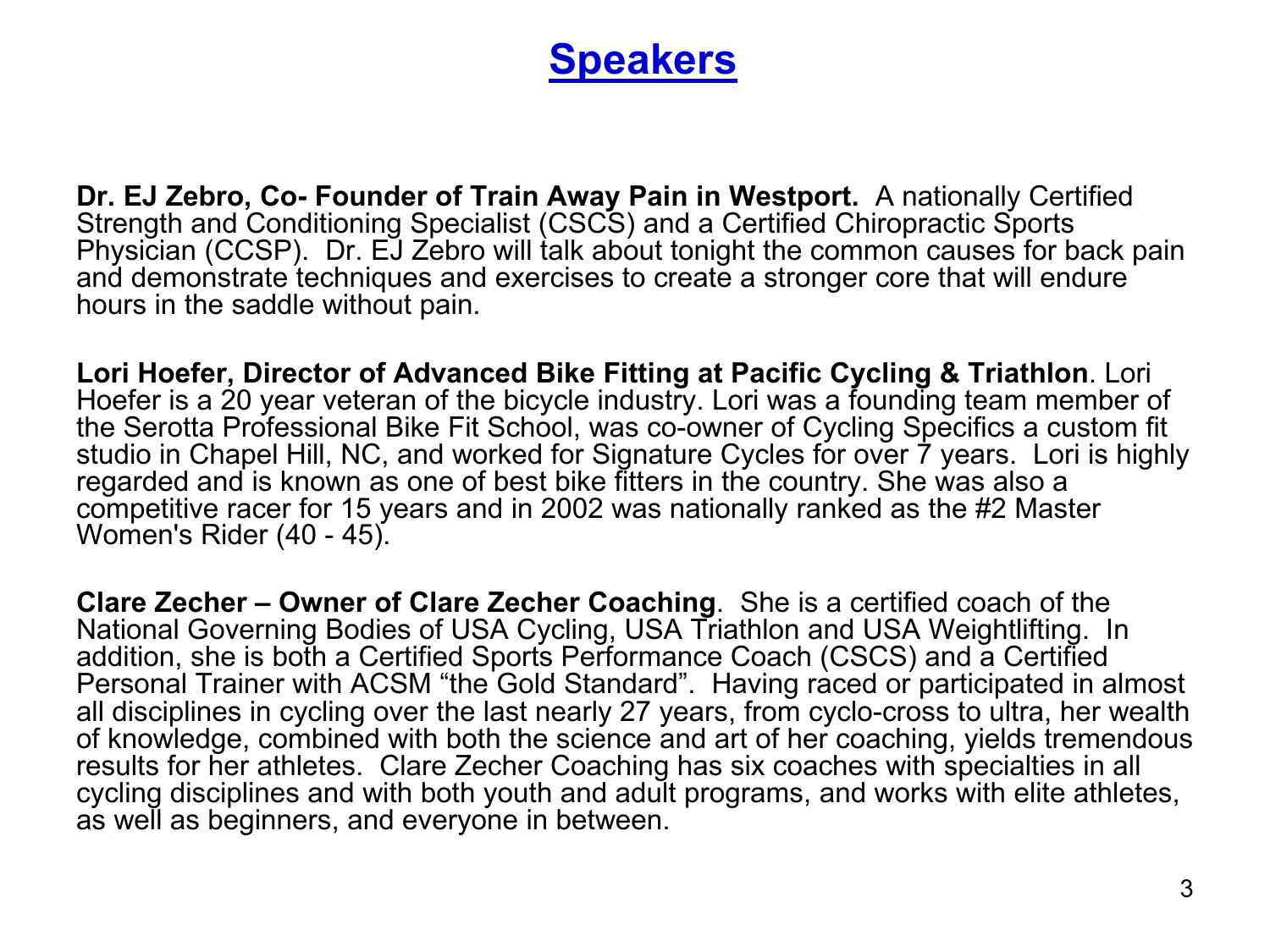# **SCBC Mission**

o **Sound Cyclist Bicycle Club provides organized rides and other cycling related activities for our members and the community, which stress safety, fun and fitness for all levels of riders.** 

o **The club also provides the opportunity for cyclists to improve their riding skills. The club is an advocate of safe cycling in Fairfield County and the State of Connecticut.**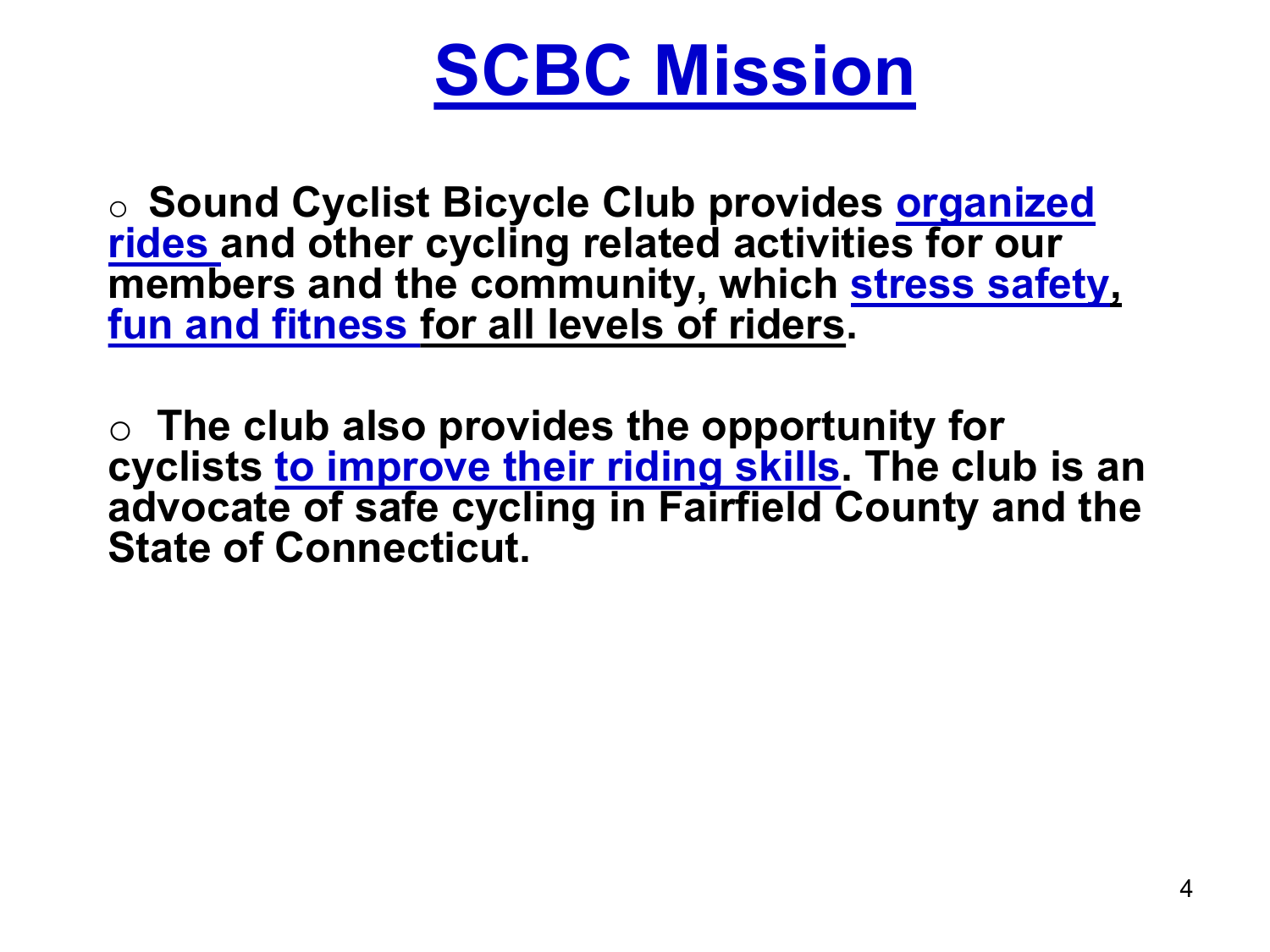## **Winter Training Consideration**

• Off season program can maintain the aerobic base you have built during the spring/fall regular outdoor cycling season.

• A good winter program will maintain a foundation or base for the ramp up that will come with your next spring a more fit and stronger rider.

• Taking some time off the bike can be an ideal way to recharge your batteries and rekindle your love for cycling, although fitness can start to drop after just two weeks of inactivity – and will take nearly three times as long to recondition – Complete rest from exercise isn't a good idea.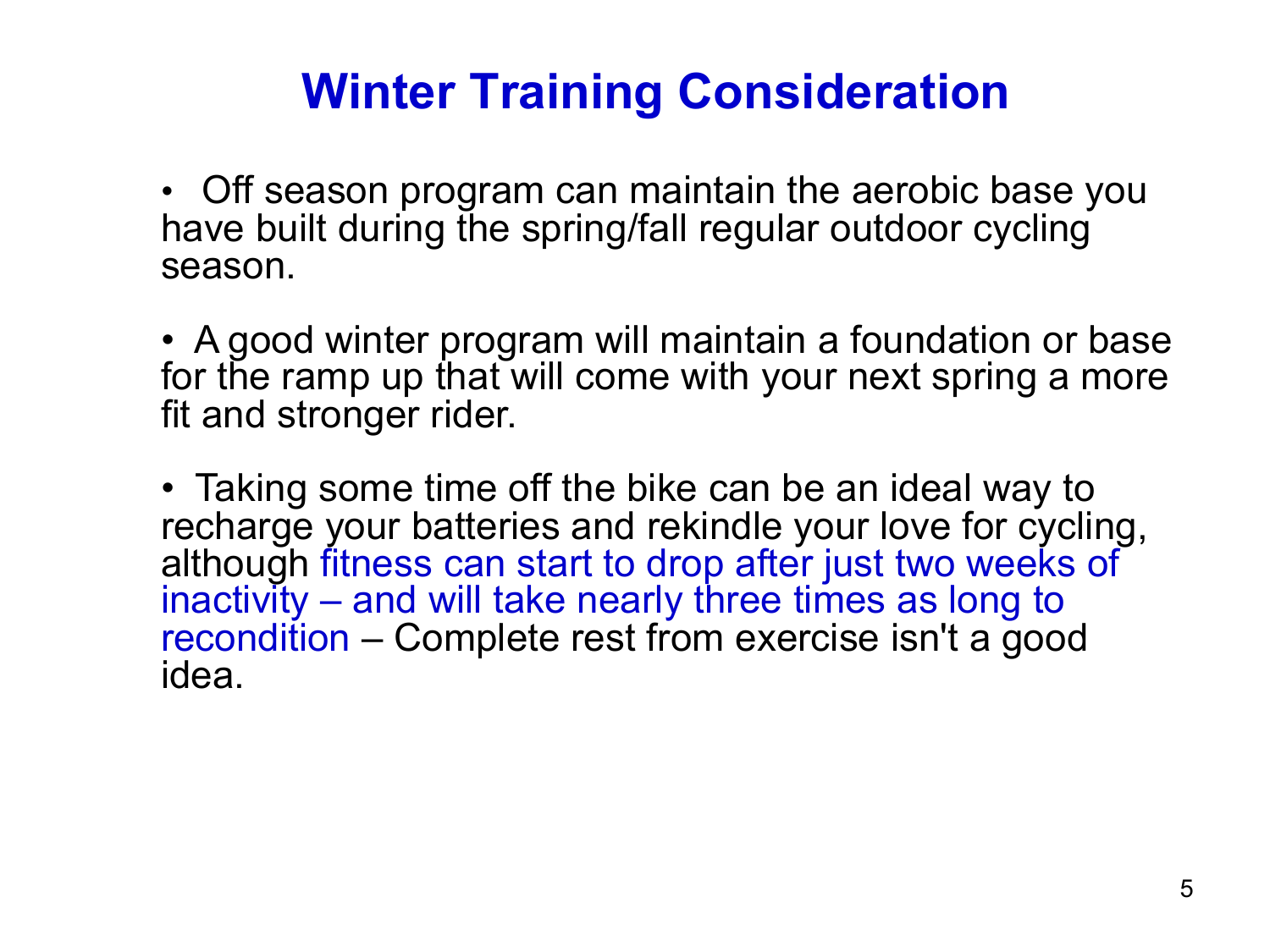## **Winter Training Consideration**

### • **A balanced off season program should contain**:

- Indoor cycling or spin classes, other cross training aerobic sports such as swimming, skiing, treadmill, rowing
- Outdoor cycling, when weather / road condition permits
- Core and Resistance (weight) training
- Nutrition and Weight Control
- Take a break every fourth week You should do less than half of your normal training during this period, and make sure you have at least two days off.

•A regular easy week gives you a chance to recover, so that your body can super-compensate for all the training you've done. Remember it's during periods of rest that your fitness improves, not during training itself.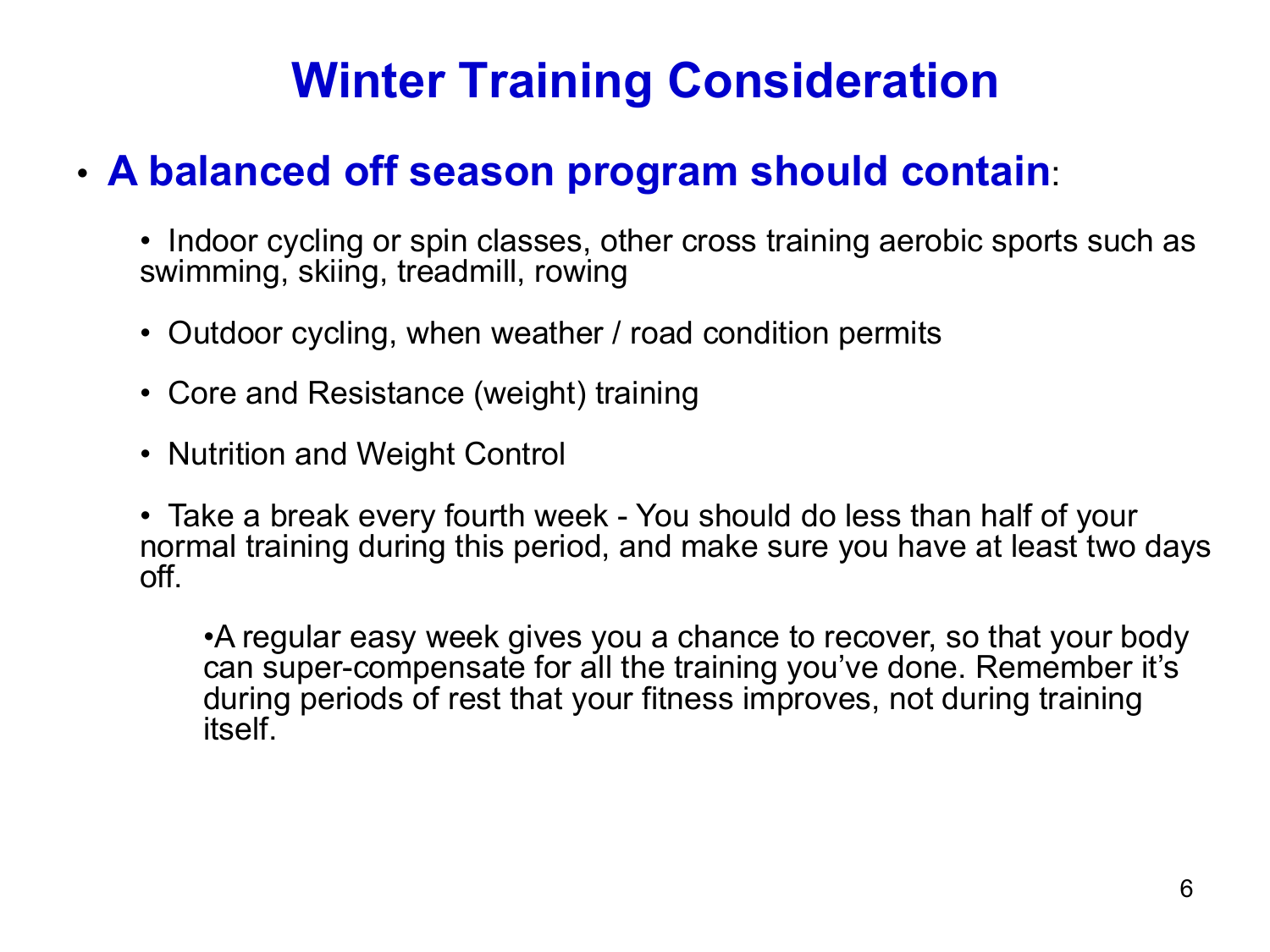### **Bike Maintenance**

• Winter is tough on bike - sand, salt and debris on the road make it hard to keep your chain and derailleur free and working. Gears tend to get mucked up fast.

• Clean it off periodically with a cloth and make sure to dry off the chain too.

- Be sure to keep the chain lubed.
- Tire Pressure. Decrease the amount of air pressure in tires for riding in winter. You will get better floatation.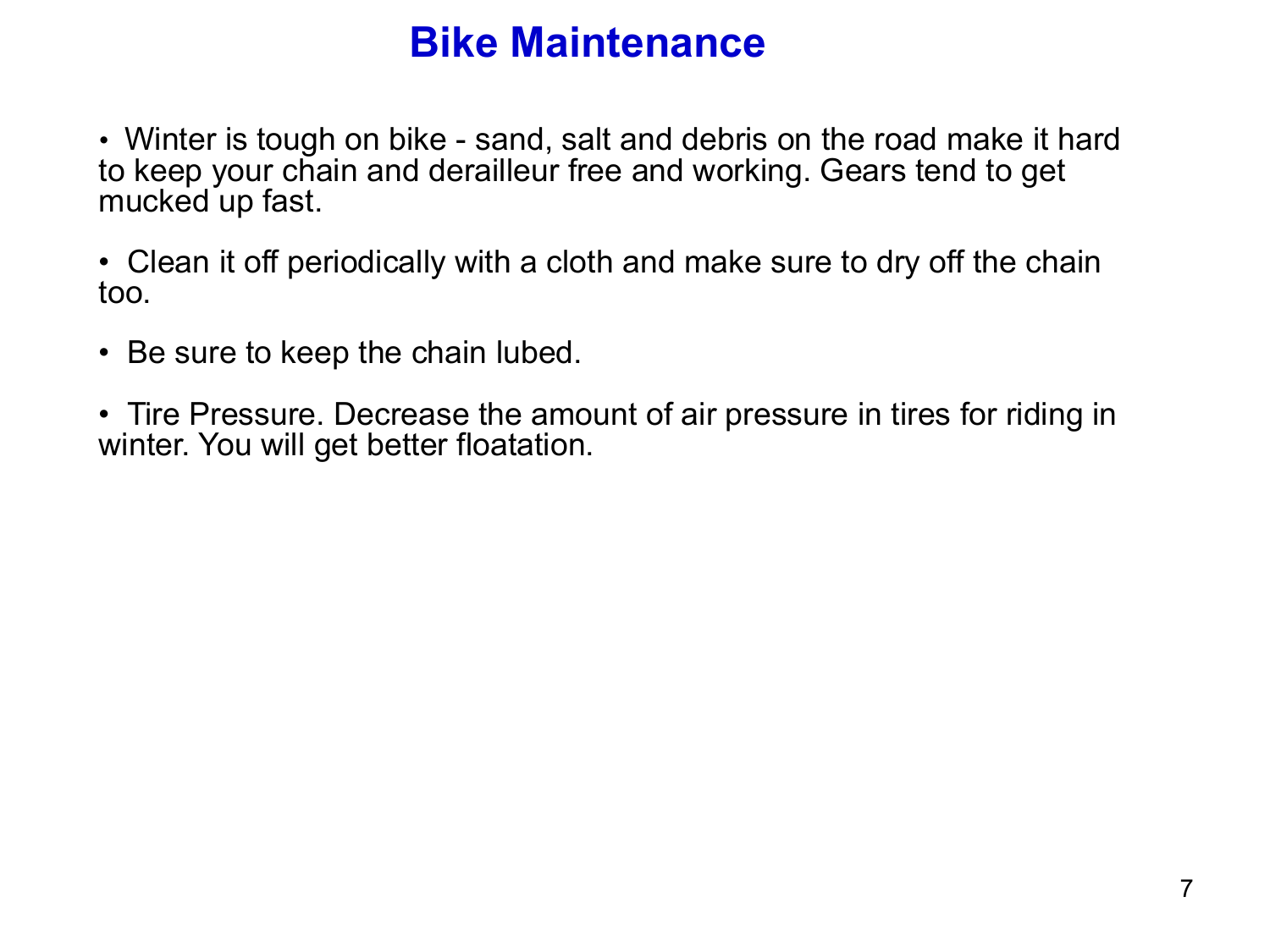## **Cyclist visibility and safety**

#### **Rule #1 - BE SEEN!** In order to be safe, **you must be visible**.

Motorists often have limited visibility in winter: low-lying sun in their eyes, ice, frost, or snow may obscure their view and accumulated dust on windshield.

• Your outer layers should be bright and reflective. Wear fluorescents In daytime and reflectives at night.

Use lights ALWAYS, even during the day.

• Lights are a must. They serve two purposes: to help you see the path, and to **help others see you**.

• At a minimum, have a white blinking light facing forward and red blinking light facing backward.

• Mount your lights at a height where drivers can see you from a far distance Away.

• A light mounted to your helmet serves two purposes. It lights up whatever you look at, and it easily catches the attention of drivers. When you look at their car, the head lamp lights up the inside of their vehicle. It's a powerful combination to have both a head lamp and the strobe.

- Lighted and reflective arm and leg bands will help you be seen from the sides.
- Reflective tape placed on your bike frame can also help drivers see you from all •directions.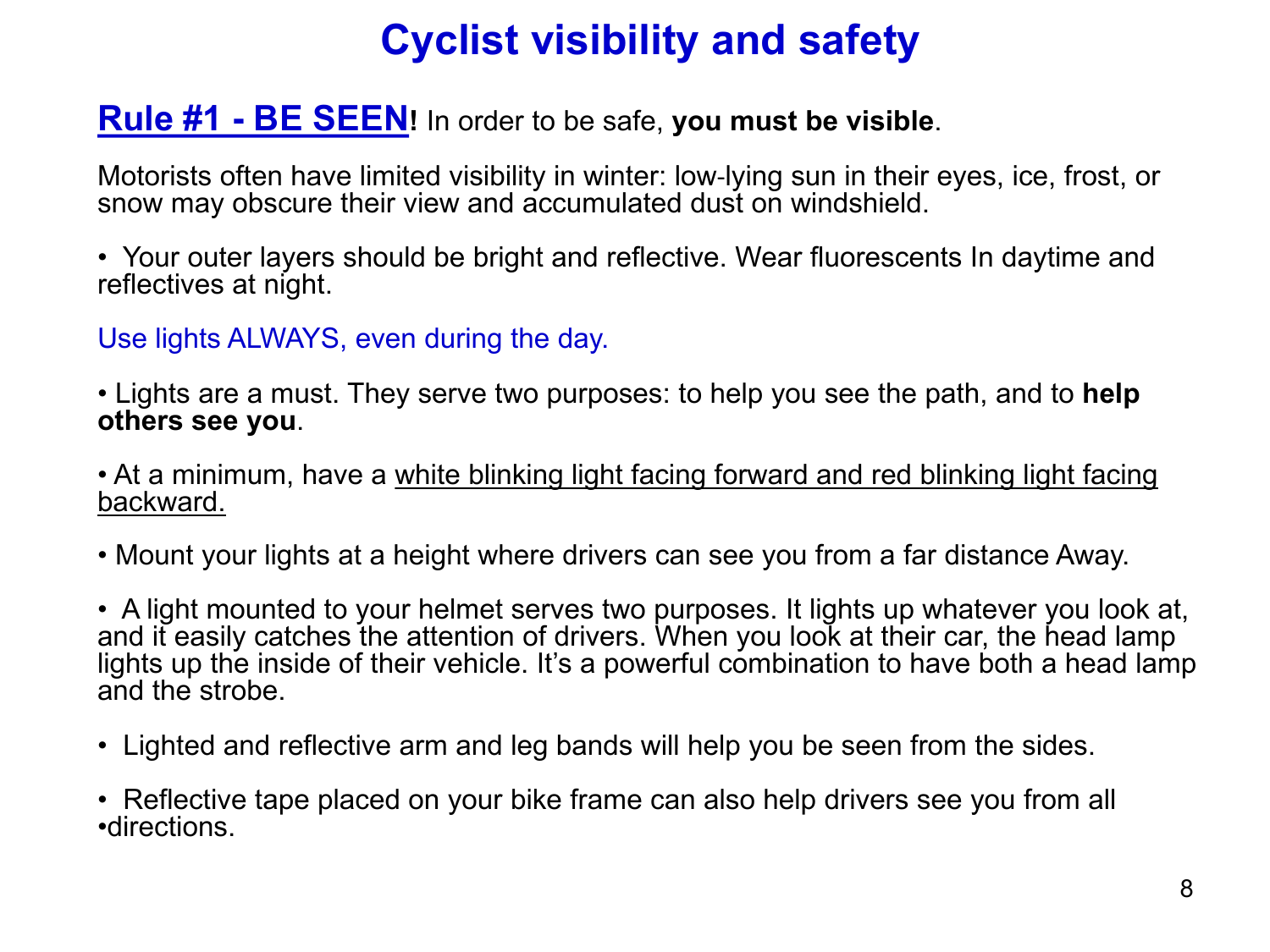## **Cyclist visibility and safety**

#### **Rule # 2 - Know the Hazards:**

- The streets are slickest when it first begins to rain or snow.
- Manhole covers, leaves and metal bridges are particularly dangerous when wet. Plowed snow reduces operating room on the roads.
- Fresh snow makes traction difficult. Black ice is sneaky; all ice can be upending.
- And then there are regular ole hazards--potholes, cracks and RR crossings.

#### **Rule #3 - Be predictable:**

- Signal when you are going to change positions or turn.
- Learn to look behind without veering off course.
- Try not to stop abruptly; there might be a cyclist right behind you.

#### **Rule #4 - Be assertive:**

• Don't hesitate to take a lane. It's our legal right! If someone is honking behind, that's a good sign. At least they see you.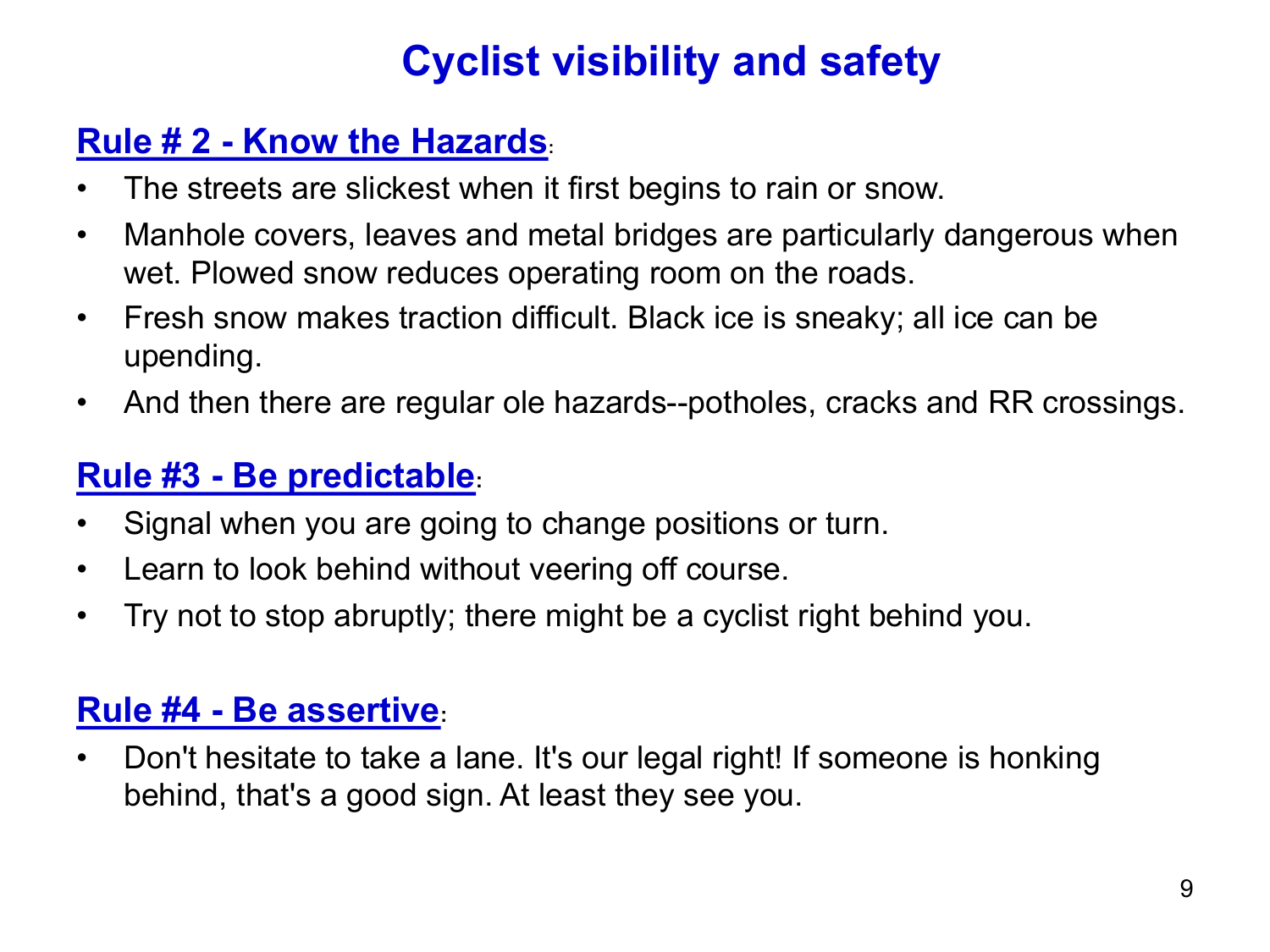## **Road Safety**

#### **Riding Tips**

• Bikes rarely slip when they are going in a straight direction. Take care on corners.

• When approaching a stopping point that is potentially slick/icy, for example: an intersection, take care when putting your foot down. Sometimes while riding it is easy to forget the underlying surface can be slippery.

• Watch out for leaf-strewn areas on lanes – wet leaves can create seriously slippery surfaces.

• If you're riding in a group in these sorts of conditions, leave a little more room between you and the guy in front, and try to anticipate any problems that might occur up ahead.

• Look ahead: Everyone's vision tends to be reduced in winter, especially in the early morning and in the late afternoon.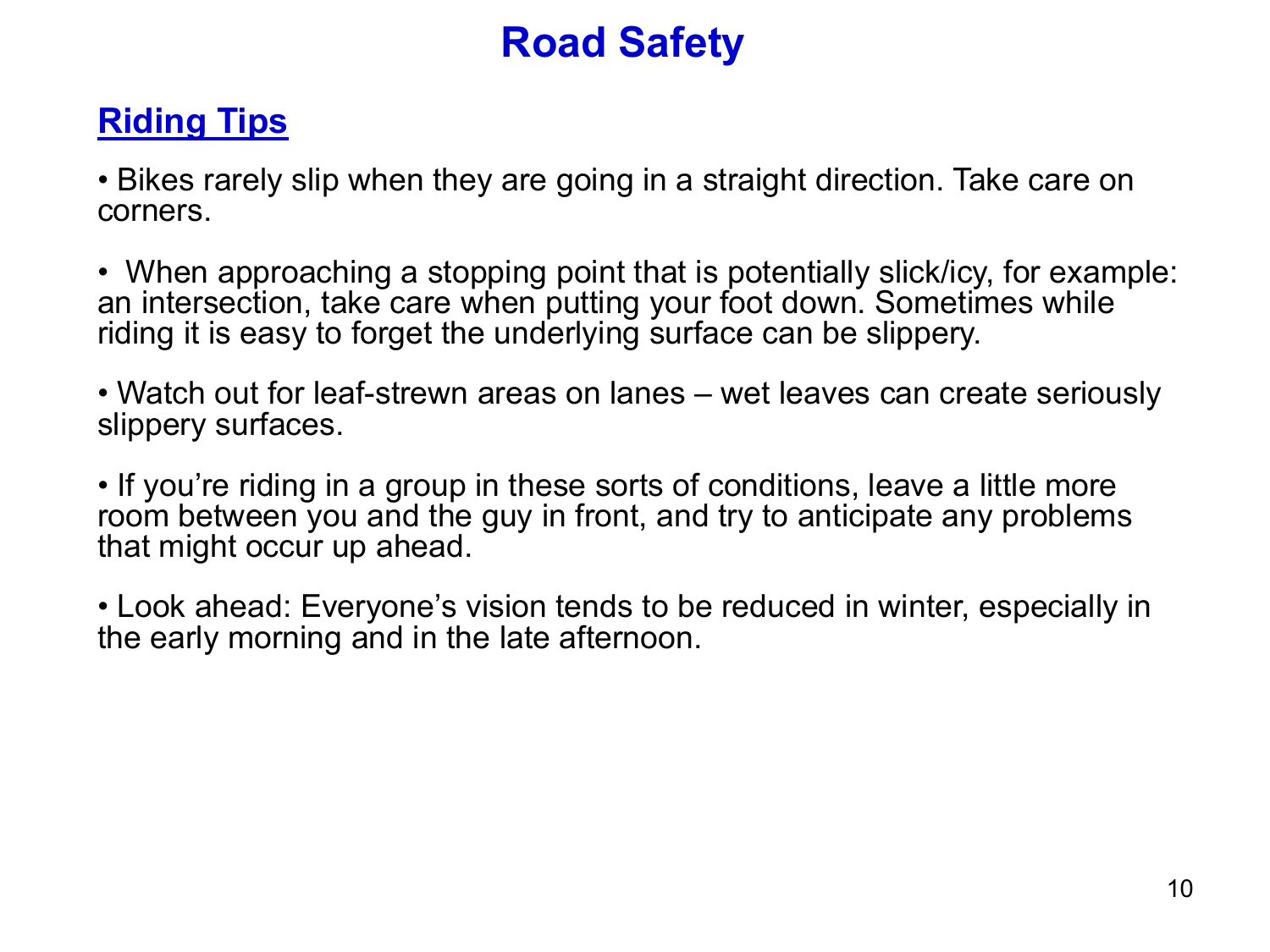## **Road Safety**

#### **Lane Position**

• In winter, one of the most dangerous places to ride is right up next to the curb.

• The immediate curb area is where snow accumulates, gets plowed over, melts, freezes and generally becomes an uneven mess of ridges, road debris and ice. Seek out the pavement or just far enough away from the curb to stay off of this dangerous mix.

• In wet or cool conditions, the immediate curb area is where broken glass, bits of rusted metal from cars and general road debris build up as the rain washes it to the shoulder.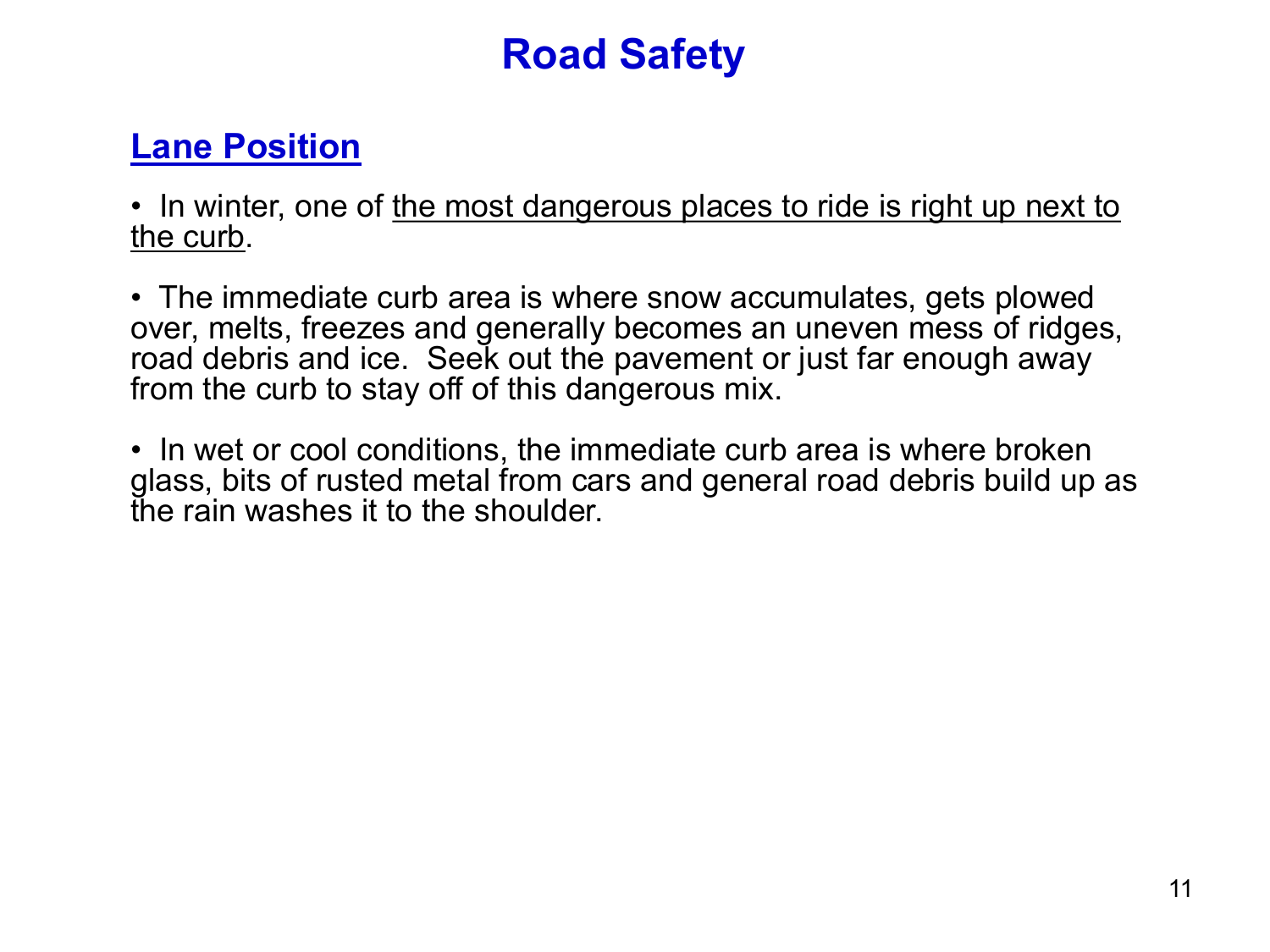## **Helmet**

A bike helmet should be replaced every five years, or sooner if it is damaged.

If the helmet has been involved in an accident, replace it, even if it does not appear to be damaged. The expanded polystyrene foam that dissipates the energy from the impact may still look intact, but helmets are designed to do the job just once.

#### Bike Helmet Technology

• Bikes helmets are designed and tested for their ability to protect against severe head injury, such as a skull fracture.

• One newer offering in helmet technology is the Multi-directional Impact Protection System (MIPS). This thin, low-friction liner inside the helmet allows the outer shell to slide a few millimeters across the skull on impact, reducing rotational force and the amount of energy transferred to the head. Rotational force is a thought to be a factor in concussion.

• Per Consumer Report tests of two pairs of the same brand and model helmets—one MIPS, one not—the MIPS helmets reduced rotational force up to 43 percent compared to non-MIPs helmets. The MIPS helmets cost around \$20 more than non-MIPS versions of the same brand.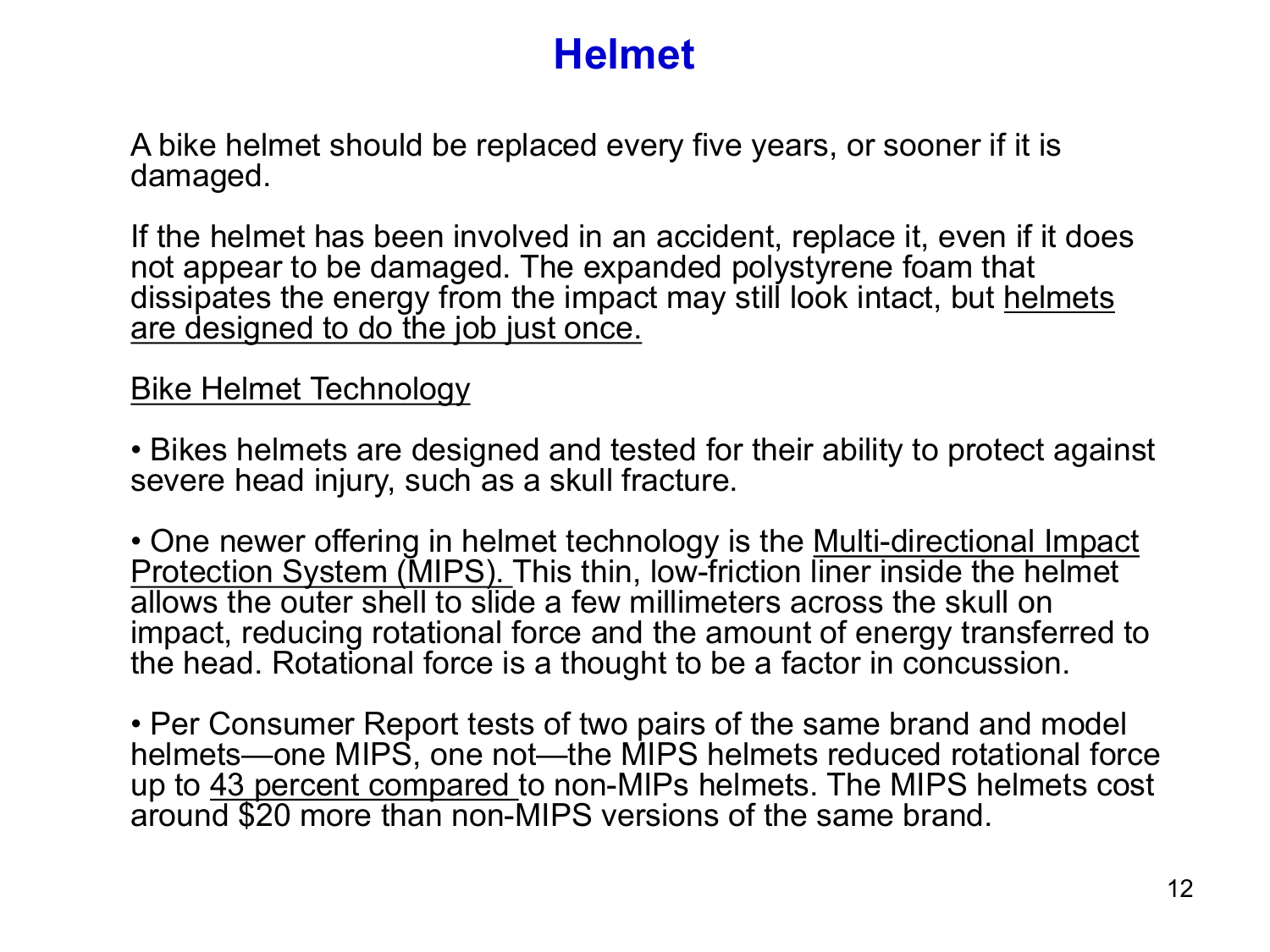## **Winter Cycling Clothing**

• **Head covering** - You can lose up to 25% of your body heat through your head. Keep your head covered and you'll keep your core warm.

• **Base**: A moisture-wicking base layer that keeps the body dry is crucial. Wear an extra thin layer rather than one that's too thick.

• **Mid:** A thermal layer worn over your base layer will keep the warmth in, but should work with the base and shell to let sweat vapor out.

• **Vest** - Thin, lightweight, but it'll help protect your core from the wind.

• **Shell:** Softshell and waterproof jackets should provide wind stopping coverage to the belly, chest and groin – core areas you need to keep warm.

• **Legs**: Wear leg warmers or knee warmers under your cycling short's leg. Full-length bib tights /or Windproof tights an essential under colder weather. keep your **hands and feet warm** - Best are cycling gloves with grippy palms and fingers.

• **Toe covers / Booties** - extremities don't get good blood flow when the arteries clamp down with the cold, so protect those toes. A good rule of thumb is to go a half size bigger with your shoes.